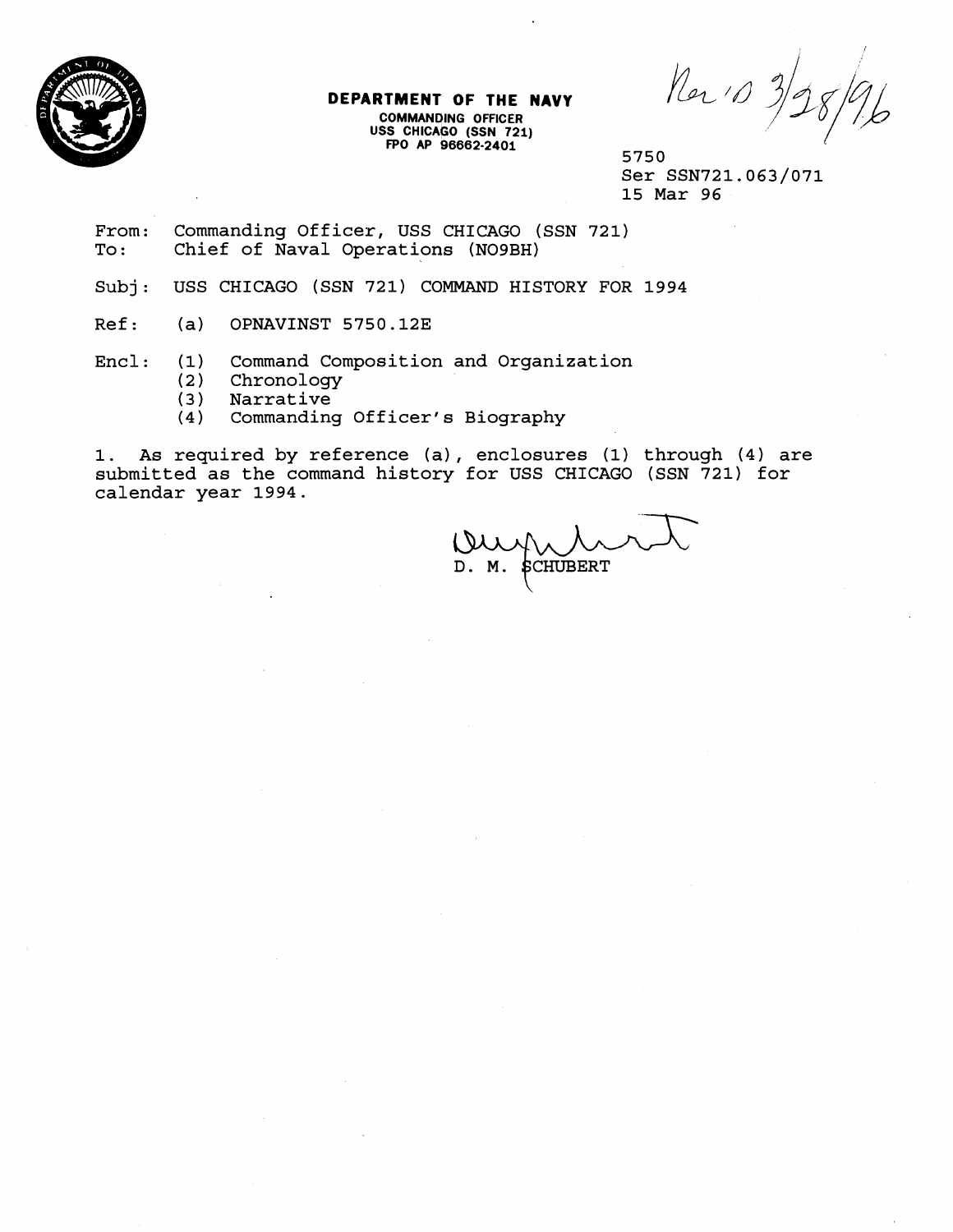## COMMAND COMPOSITION AND ORGANIZATION

1. Mission: The USS CHICAGO is a vertical launch capable 688 class Fast Attack submarine. The ship supports Anti-Submarine and Anti-Surface Warfare missions as well as land attack strike tasking, special forces, intelligence gathering and surveillance and mine warfare.

2. Organizational Structure: Commander, Submarine Squadron ELEVEN (ISIC).

3. Commanding Officer: CDR Stephen E. Johnson

4. Permanent duty station: San Diego, CA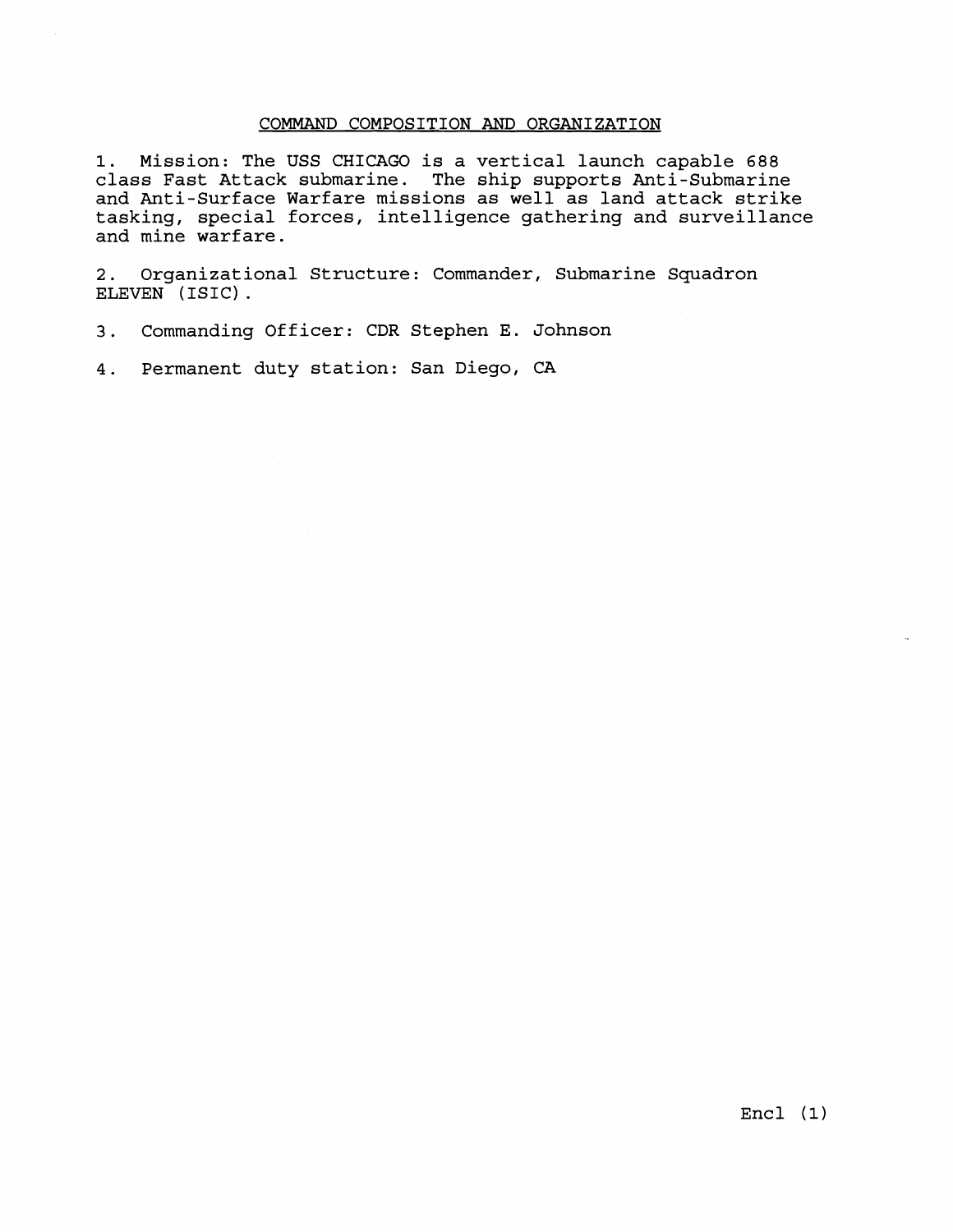## **CHRONOLOGY**

 $\hat{\beta}$ 

|                       |  |  | 01 JAN 94 - 21 JAN 94 | INPORT GUAM - WESTPAC DEPLOYMENT<br>UPKEEP        |
|-----------------------|--|--|-----------------------|---------------------------------------------------|
|                       |  |  | 21 JAN 94 - 07 FEB 94 | DEPLOYED OPERATIONS WESTPAC                       |
|                       |  |  | 07 FEB 94 - 17 FEB 94 | INPORT YOKOSUKA, JAPAN - WESTPAC<br><b>UPKEEP</b> |
|                       |  |  | 17 FEB 94 - 15 MAR 94 | DEPLOYED OPERATIONS WESTPAC                       |
| 15 MAR 94 - 17 MAR 94 |  |  |                       | ENROUTE OKINAWA, JAPAN                            |
| 17 MAR 94 - 18 MAR 94 |  |  |                       | INPORT OKINAWA, JAPAN                             |
|                       |  |  | 18 MAR 94 - 03 MAY 94 | DEPLOYED OPERATIONS WESTPAC                       |
| 03 MAY 94 - 06 MAY 94 |  |  |                       | INPORT PEARL HARBOR, HI - PORT<br>VISIT           |
|                       |  |  | 06 MAY 94 - 12 MAY 94 | TRANSIT TO SAN DIEGO, CA.                         |
|                       |  |  | 12 MAY 94 - 13 JUN 94 | INPORT SAN DIEGO, CA. - POST                      |
|                       |  |  |                       | DEPLOYMENT STAND DOWN                             |
| 13 JUN 94 - 16 JUN 94 |  |  |                       | LOCAL OPERATIONS SOCAL OP AREAS                   |
| 13 JUN 94 - 27 JUN 94 |  |  |                       | INPORT SAN DIEGO, CA.                             |
| 27 JUN 94 - 30 JUN 94 |  |  |                       | LOCAL OPERATIONS SOCAL OP AREAS                   |
| 30 JUN 94 - 04 AUG 94 |  |  |                       | INPORT SAN DIEGO, CA. - UPKEEP                    |
|                       |  |  | 04 AUG 94 - 09 AUG 94 | LOCAL OPERATIONS SOCAL OP AREAS                   |
|                       |  |  | 09 AUG 94 - 15 AUG 94 | INPORT SAN DIEGO, CA.                             |
|                       |  |  | 16 AUG 94 - 23 AUG 94 | SOCAL OP AREAS - TACTICAL READINESS               |
|                       |  |  |                       | <b>EVALUATION</b>                                 |
|                       |  |  | 24 AUG 94 - 01 SEP 94 | INPORT SAN DIEGO, CA.                             |
|                       |  |  | 01 SEP 94 - 17 NOV 94 | DRY DOCK, SAN DIEGO, CA. SRA -                    |
|                       |  |  |                       | BQQ-5E/CCS MK 2 INSTALL                           |
|                       |  |  | 17 NOV 94 - 31 DEC 94 | INPORT SAN DIEGO, CA. SRA -                       |
|                       |  |  |                       | BQQ-5E/CCS MK 2 INSTALL                           |

 $\bar{z}$ 

 $\gamma$ 

 $\sim 10^{11}$  km s  $^{-1}$